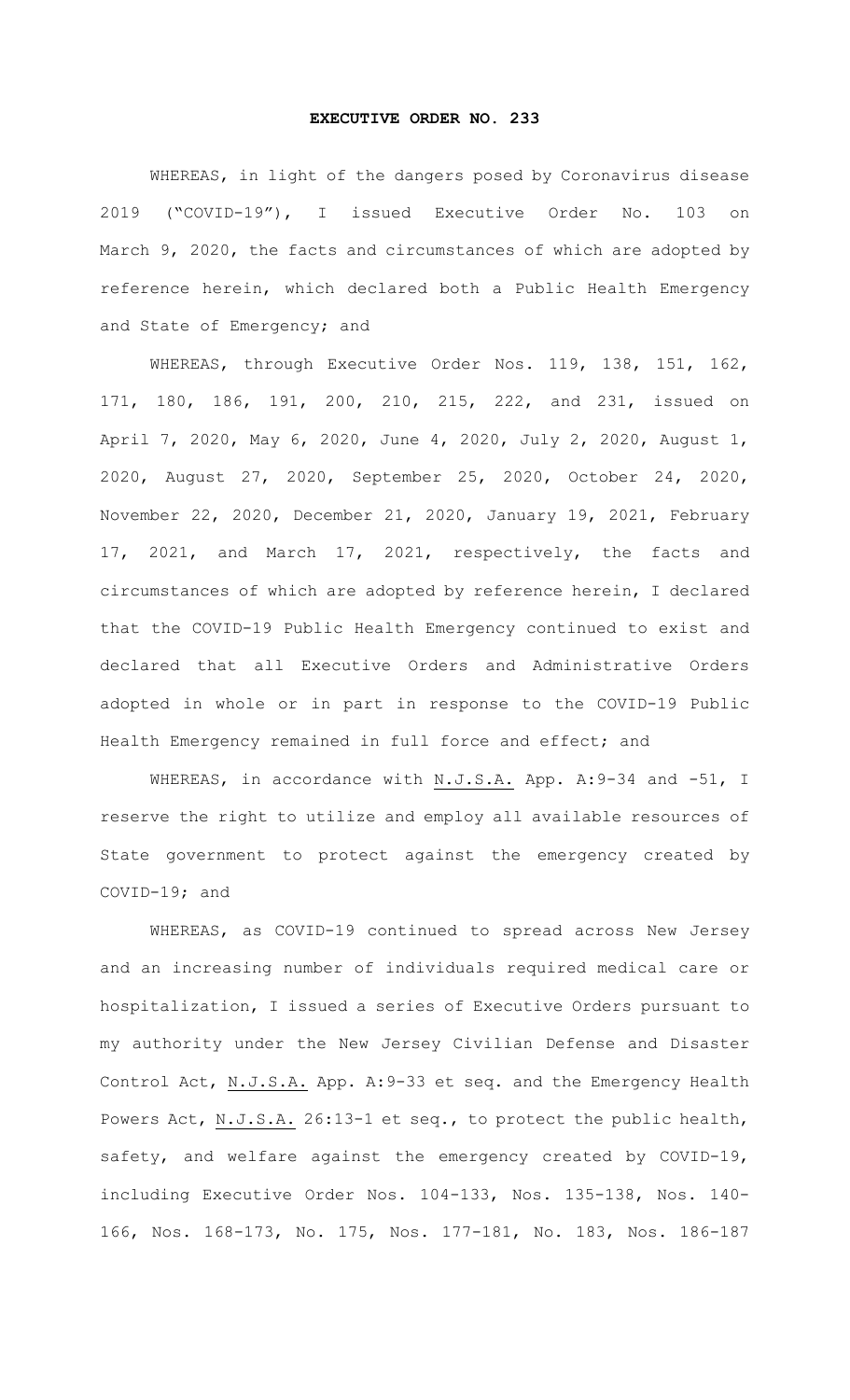and Nos. 189-198, No. 200, Nos. 203-204, No. 207, and Nos. 210-211 (2020) and Nos. 214-216, Nos. 219-220, Nos. 222-223, No. 225, and Nos. 228-232 (2021), the facts and circumstances of which are all adopted by reference herein; and

 WHEREAS, since the COVID-19 pandemic began, the federal government has provided three rounds of direct financial assistance to individuals, families, and businesses affected by the COVID-19 pandemic; and

 WHEREAS, the Coronavirus Aid, Relief, and Economic Security (CARES) Act, Public Law 116-136, enacted March 27, 2020, provided the first round of direct financial assistance to individuals and families, subject to means-tested eligibility criteria, in the form of a refundable tax credit identified as a "recovery rebate," of up to \$1,200 for each eligible individual, or \$2,400 in the case of eligible individuals filing a joint return, plus an additional \$500 per qualifying child; and

 WHEREAS, Public Law 116-260, enacted December 27, 2020, provided a second recovery rebate of up to \$600 for each eligible individual, or \$1,200 in the case of eligible individuals filing a joint return, plus an additional \$600 per qualifying child; and

 WHEREAS, Public Law 116-260 further provided that the recovery rebates provided under the act would not be subject to execution, levy, attachment, garnishment, or other legal process, or the operation of any bankruptcy or insolvency law; and

 WHEREAS, on March 11, 2021, President Biden signed into law the "American Rescue Plan Act of 2021" ("ARPA"), Public Law 117-2, to provide a third round of emergency financial assistance to individuals, families, and businesses affected by the COVID-19 pandemic; and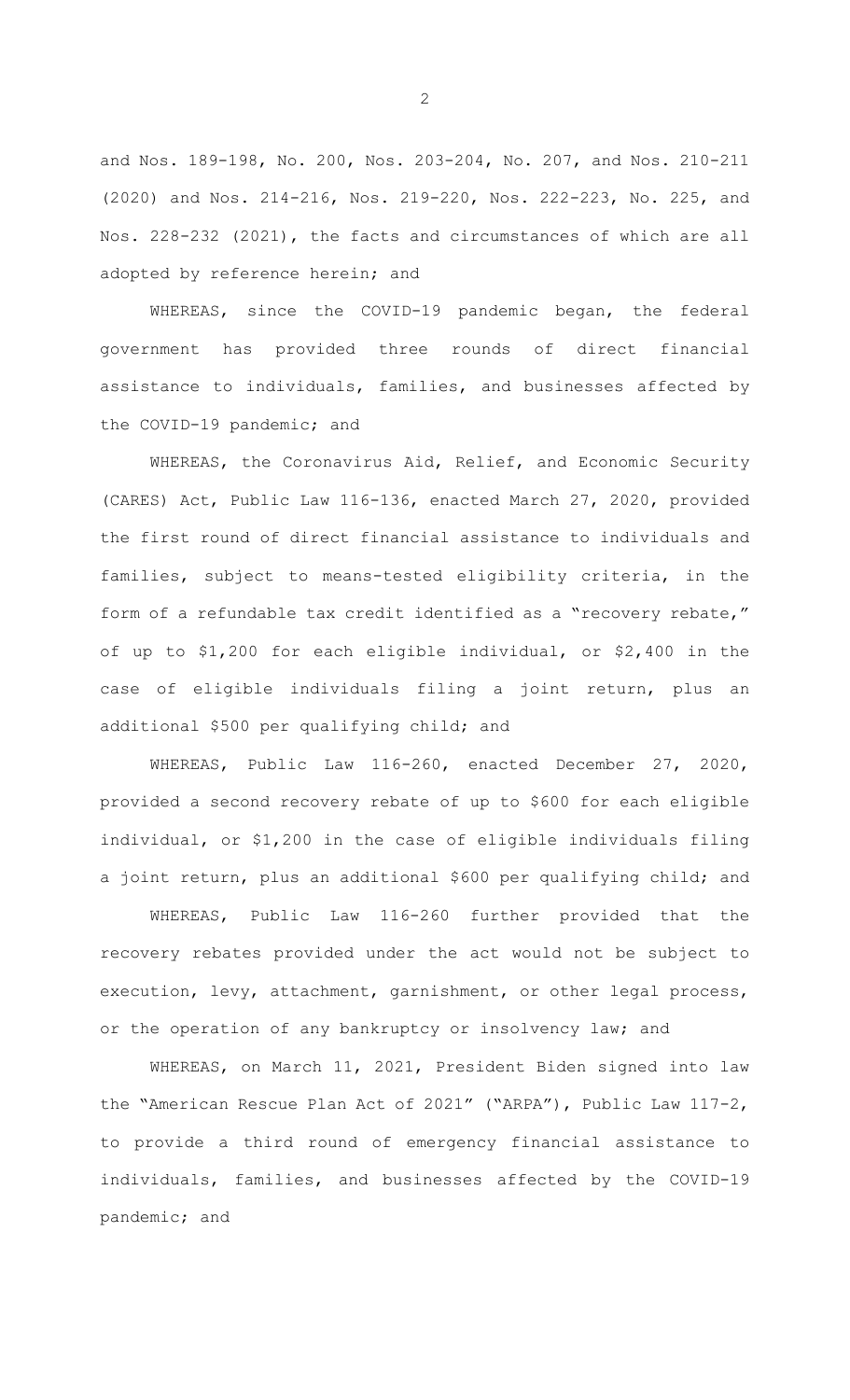WHEREAS, section 9601 of the ARPA provides a recovery rebate of up to \$1,400 for each eligible individual, or \$2,800 in the case of eligible individuals filing a joint return, plus an additional \$1,400 per dependent; and

 WHEREAS, unlike the second recovery rebate provided by Public Law 116-260, the recovery rebate provided by the ARPA may be subject to garnishment or execution by creditors, as a matter of federal law, leaving the states with discretion to limit such garnishment or execution; and

 WHEREAS, the laws of New Jersey governing garnishments and executions specify the income and property subject to, and exempt from, garnishment or execution by creditors and also limit the amount that a creditor can garnish for repayment of debts; and

 WHEREAS, in order to enforce a judgment, a creditor must obtain a writ of execution issued by a court, which writ allows the creditor to seek a levy on debtor's assets, including money (N.J.S.A. 2A:17-15), shares of stock (N.J.S.A. 2A:17-16), real estate (N.J.S.A. 2A:17-17), and proprietary rights and shares (N.J.S.A. 2A:17-18); and

 WHEREAS, certain assets of a debtor are exempt from execution and garnishment and cannot be confiscated to pay a judgment, including goods and chattels, shares of stock or interests in any corporation, and personal property not exceeding \$1,000 in value, exclusive of wearing apparel, and all wearing apparel (N.J.S.A. 2A:17-19); household goods and furniture not exceeding \$1,000 in value, except when the debt is incurred in the purchase thereof (N.J.S.A. 2A:26-4); disability benefits (N.J.S.A. 17:18-12); workers' compensation benefits (N.J.S.A. 34:15-29); income from certain pensions (N.J.S.A. 43:13-9, -37.5) and trusts (N.J.S.A.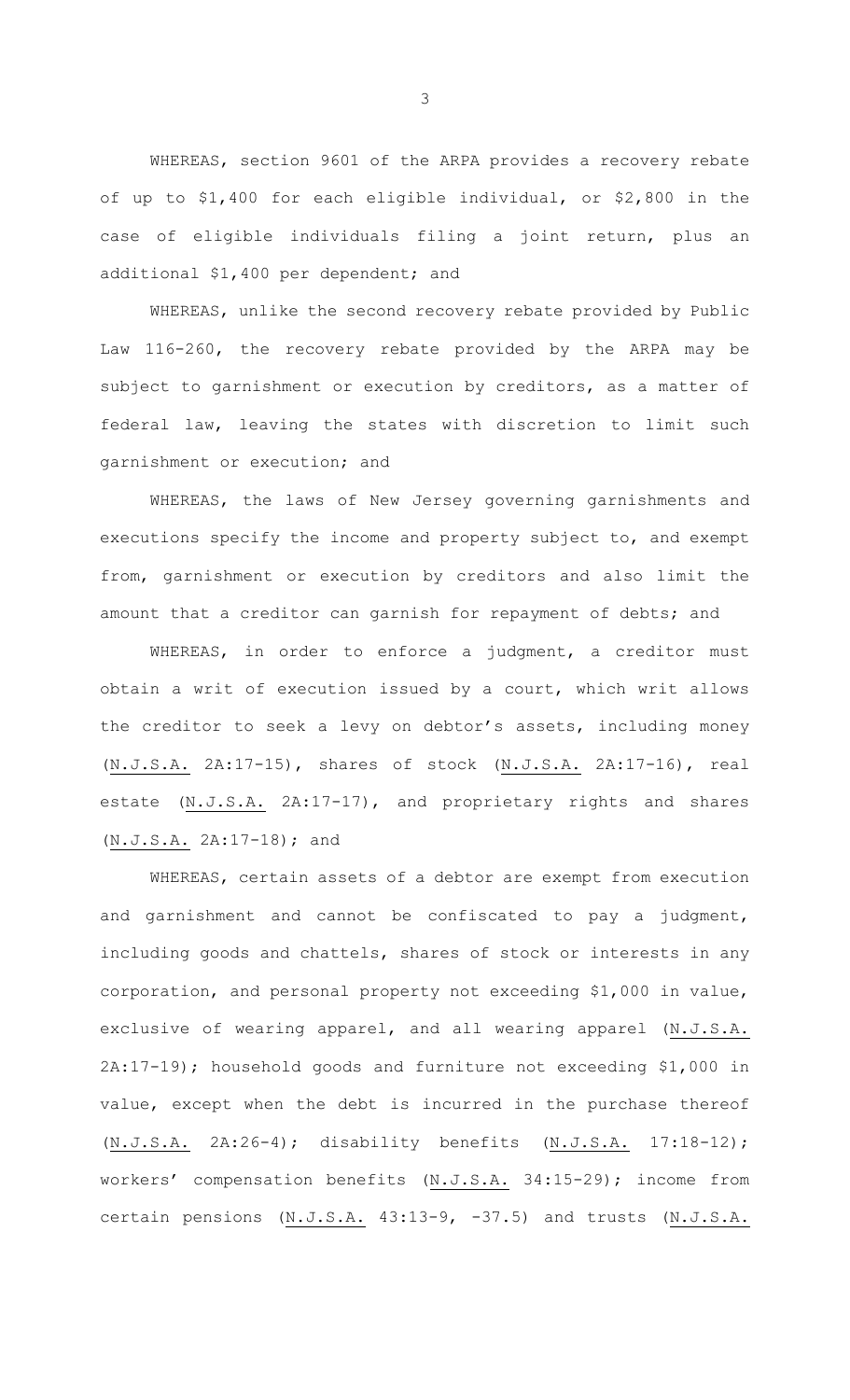25:2-1); unemployment compensation payments (N.J.S.A. 43:21-15); and holocaust reparation payments (N.J.S.A. 2A:17-28.1); and

 WHEREAS, N.J.S.A. 2A:17-56 limits the amount that creditors can garnish from the gross amount of a debtor's wages, debts, earnings, salary, income from trust funds, or profits, to no more than 10 percent of such gross amount if the debtor earns no more than 250 percent of the federal poverty level; and

 WHEREAS, Section 303 the Consumer Credit Protection Act, 15 U.S.C. 1673, generally limits the amount that creditors can garnish from a debtor to no more than the lesser of 25 percent of disposable earnings or the amount that a debtor's disposable earnings for that week exceed thirty times the Federal minimum hourly wage; and

 WHEREAS, limits on the extent to which certain income and property is subject to execution or garnishment by creditors ensures that individuals and families have sufficient income and property to provide the basic necessities of life, such as food, housing, and health care; and

 WHEREAS, the public policy advanced by the statutory scheme described herein is not only to protect the livelihoods of debtors and their families but also to afford a means of financial rehabilitation during difficult periods; and

 WHEREAS, the payments under the ARPA are emergency support, designed to support the basic needs of the many Americans who have suffered unprecedented financial harms, a significant number of whom have filed unemployment claims, as a result of the COVID-19 pandemic; and

 WHEREAS, the payments under the ARPA and the laws providing exceptions to executions and garnishments both serve to protect individuals and families against financial reverses and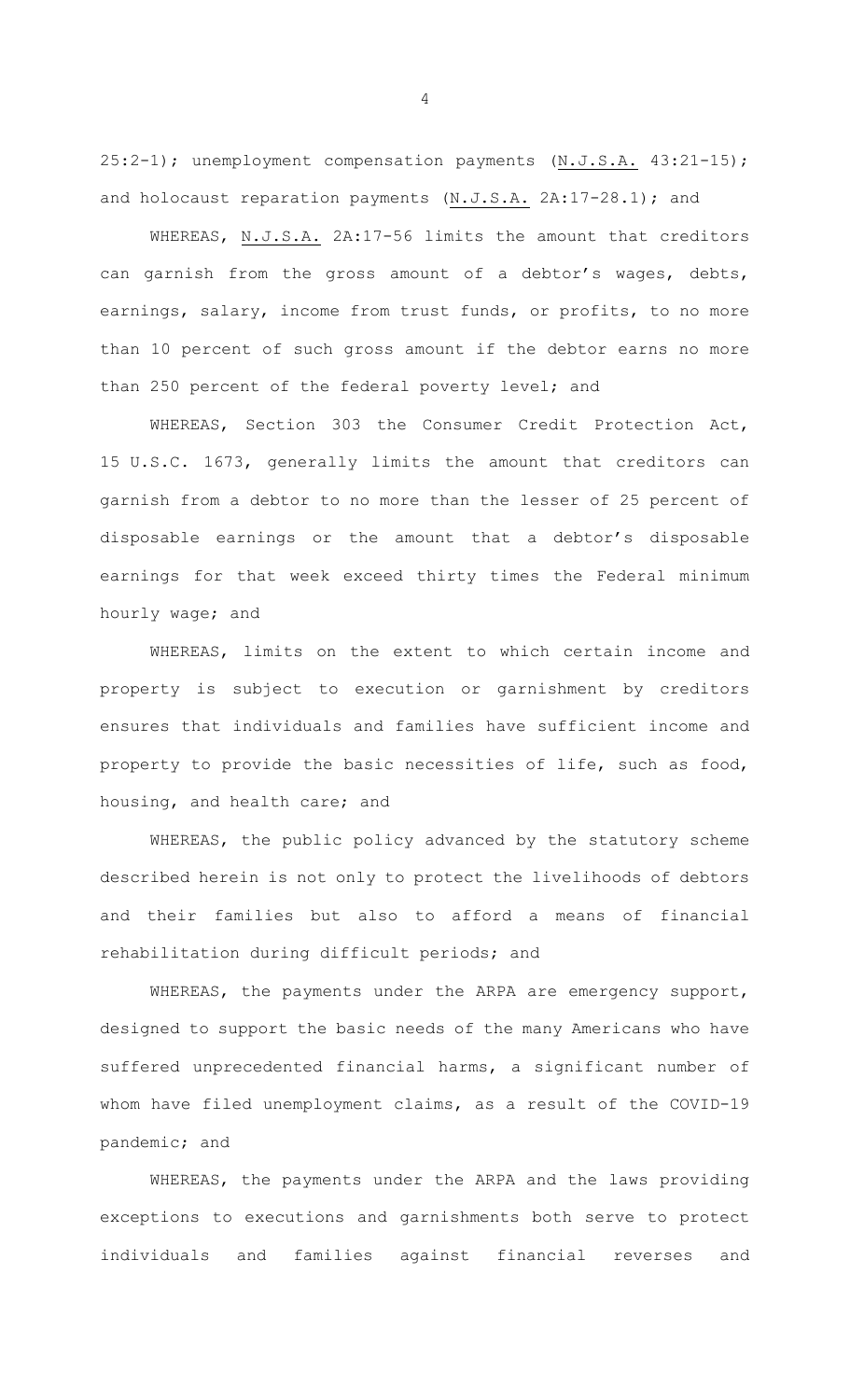difficulties by providing and protecting the financial means to survive; and

 WHEREAS, the COVID-19 pandemic has had a profound and devastating economic effect on the lives and livelihoods of all State residents and a prohibition on execution and garnishment of the emergency financial assistance provided under the ARPA is necessary to ensure that residents who receive financial assistance under the ARPA are able to use that emergency financial assistance to meet their immediate financial needs and those of their families; and

 WHEREAS, the Constitution and statutes of the State of New Jersey, particularly the provisions of N.J.S.A. 26:13-1 et seq., N.J.S.A. App. A: 9-33 et seq., N.J.S.A. 38A: 3-6.1, and N.J.S.A. 38A:2-4 and all amendments and supplements thereto, confer upon the Governor of the State of New Jersey certain emergency powers, which I have invoked;

 NOW, THEREFORE, I, PHILIP D. MURPHY, Governor of the State of New Jersey, by virtue of the authority vested in me by the Constitution and by the Statutes of this State, do hereby ORDER and DIRECT:

1. Financial assistance made available under section 9601 of the ARPA shall be exempt from any attachment, levy, execution, or garnishment, except as otherwise provided in this Order, without requiring any further action by the person or persons receiving such financial assistance if identifiable by the bank or financial institution in which the funds are electronically deposited. This exemption also shall extend to funds in any account held by an individual who received such financial assistance to the extent those funds are traceable to the financial assistance received by that individual.